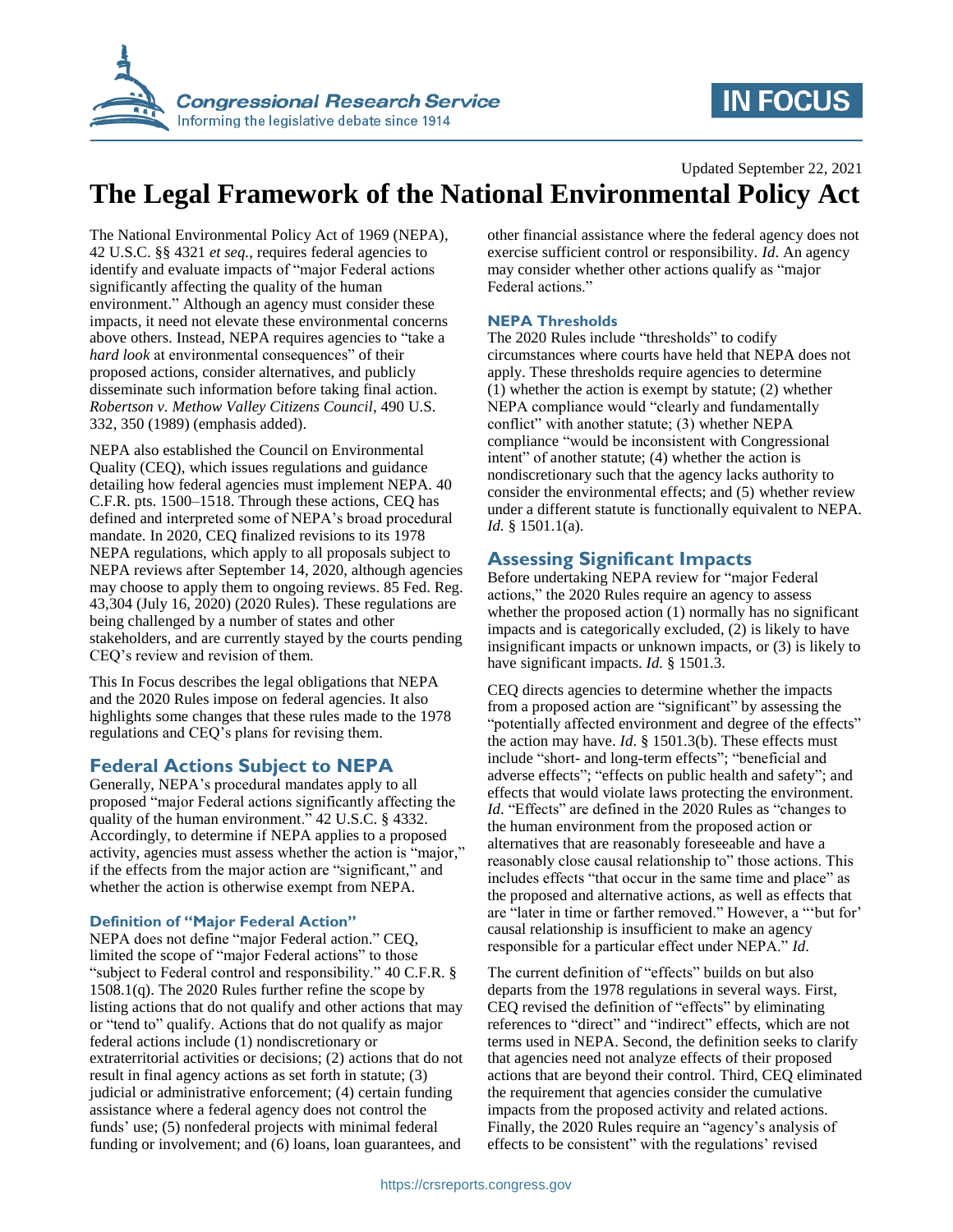definition of "effects," which appears to limit the effects that an agency may consider. *Id.*  $\S$  1508.1(g)(3).

By eliminating references to "direct," "indirect," and "cumulative" impacts, CEQ's revised definition of "effects" could alter how agencies consider the climate change effects of their proposed actions. Various courts have held that an agency's NEPA review should consider the "reasonably foreseeable" direct, indirect, and cumulative effects from the proposed action's greenhouse gas emissions. In the 2020 rulemaking, however, CEQ stated that agencies may characterize "[t]rends determined to be a consequence of climate change . . . in the baseline analysis of the affected environment rather than as an effect of the action." 85 Fed. Reg. at 43,331.

#### **Environmental Impact Statements: Significant Impacts**

For actions with significant impacts, NEPA requires federal agencies to prepare, "to the fullest extent possible," a "detailed statement" known as an environmental impact statement (EIS). 42 U.S.C. § 4332. In its EIS, an agency must assess (1) the environmental impacts of the proposal; (2) unavoidable adverse environmental effects; (3) alternatives to the proposed action; (4) the relationship between the short-term uses of the environment and maintenance of long-term productivity; and (5) any irretrievable resource commitments involved if the proposal is implemented. *Id*. To determine the EIS's scope, an agency must consider (1) connected or similar actions; (2) "a reasonable number" of alternatives to the proposed action (no action, other "reasonable" actions, and mitigation measures); and (3) effects. 40 C.F.R. §§ 1501.9(e), 1502.14. An agency must release its draft EIS for comment from other agencies and the public. 42 U.S.C. § 4332(2)(C). Under the 2020 Rules, public comments not submitted during the comment period are deemed forfeited and unexhausted and cannot be raised later in court. 40 C.F.R.  $§$  1503.3(b).

A final EIS must respond to comments from agencies and the public by modifying the proposal, developing alternatives, or explaining why comments do not merit substantive replies or changes. *Id*. §§ 1503.4. The 2020 Rules also stipulate that a final EIS should be "proportional to potential environmental effects and project size," but no more than 150 pages, or 300 pages if unusually complex. *Id*. §§ 1502.2(c), 1502.7. Further, an EIS should be completed within two years unless the lead agency approves a longer time. *Id*. § 1502.10(b)(2). In some circumstances, an agency may also need to create a supplemental EIS after preparing (and issuing for public comment) a draft or final EIS if the agency makes "substantial changes" to its initial proposal or learns of "significant new circumstances or information" related to environmental concerns. *Id*. § 1502.9(d).

Once an agency reaches a final decision on the action it wishes to take (i.e., the proposed action or an alternative), it creates a Record of Decision (ROD). *Id*. § 1505.2. The ROD is a written statement issued at least 90 days after publishing a draft EIS or 30 days after issuing a final EIS. The 2020 Rules require the ROD to contain a statement certifying that the agency considered all alternatives, information, and analyses submitted during the NEPA

process. *Id*. A certified EIS is "entitled to a presumption that the agency considered the submitted alternatives, information, and analysis . . . in its decision." *Id.*

#### **Environmental Assessments: Unknown Impacts**

For actions that may have some impacts—but potentially not *significant* impacts—agencies must prepare an environmental assessment (EA). An EA is an initial analysis of an action's potential to have significant environmental effects. While preparing an EA, an agency must consult with other federal and state agencies with jurisdiction over a proposal's impacts. Agencies also involve the public in preparing EAs "to the extent practicable." *Id*. § 1501.5(e). An EA may lead to a decision to complete an EIS or to a finding of no significant impact (FONSI). The 2020 Rules set presumptive page and time limits for EAs: 75 pages, excluding appendixes, within one year. *Id*. §§ 1501.5, 1501.10.

#### **Categorical Exclusions: No Significant Impacts**

Under the 1978 regulations, CEQ allowed an agency to issue regulations identifying "categorical exclusions" (CEs)—actions that do not individually or cumulatively have significant effects on the human environment. These CEs may be excluded from further NEPA analysis unless an agency identifies extraordinary circumstances for a specific project that would trigger further review. *Id*. § 1501.4. The 2020 Rules extend agencies' ability to address projects without significant impacts. Specifically, these regulations permit an agency to adopt another agency's CE determination if the proposed action is "substantially the same" as the action that the other agency already determined was categorically excluded from NEPA. *Id*. § 1506.3(d).

## **Judicial Review of NEPA Compliance**

NEPA does not expressly provide for judicial review. Legal challenges to an agency's NEPA compliance are subject to federal judicial review under the Administrative Procedure Act. 5 U.S.C. §§ 551 *et seq*. For more information, see CRS In Focus, *National Environmental Policy Act: Judicial Review and Remedies*.

## **CEQ Revisions to 2020 Rules**

CEQ has outlined three regulatory actions related to the 2020 Rules. First, CEQ issued an interim rule that extended the deadline for agencies to develop or revise procedures implementing the 2020 Rules to September 14, 2023. 86 Fed. Reg. 34,154 (June 29, 2021). CEQ asserted that extending the deadline will allow federal agencies to avoid developing procedures based on the 2020 Rules that may be repealed or substantially amended. Second, CEQ plans to propose a narrow set of changes to, among other things, meet the environmental, climate change, and environmental justice objectives of President Biden's executive orders (Phase 1 Rule). Lastly, after finalizing the Phase 1 Rule, CEQ plans to propose broader changes to the 2020 Rules in a Phase 2 rulemaking.

**Nina M. Hart**, Legislative Attorney **Linda Tsang**, Legislative Attorney